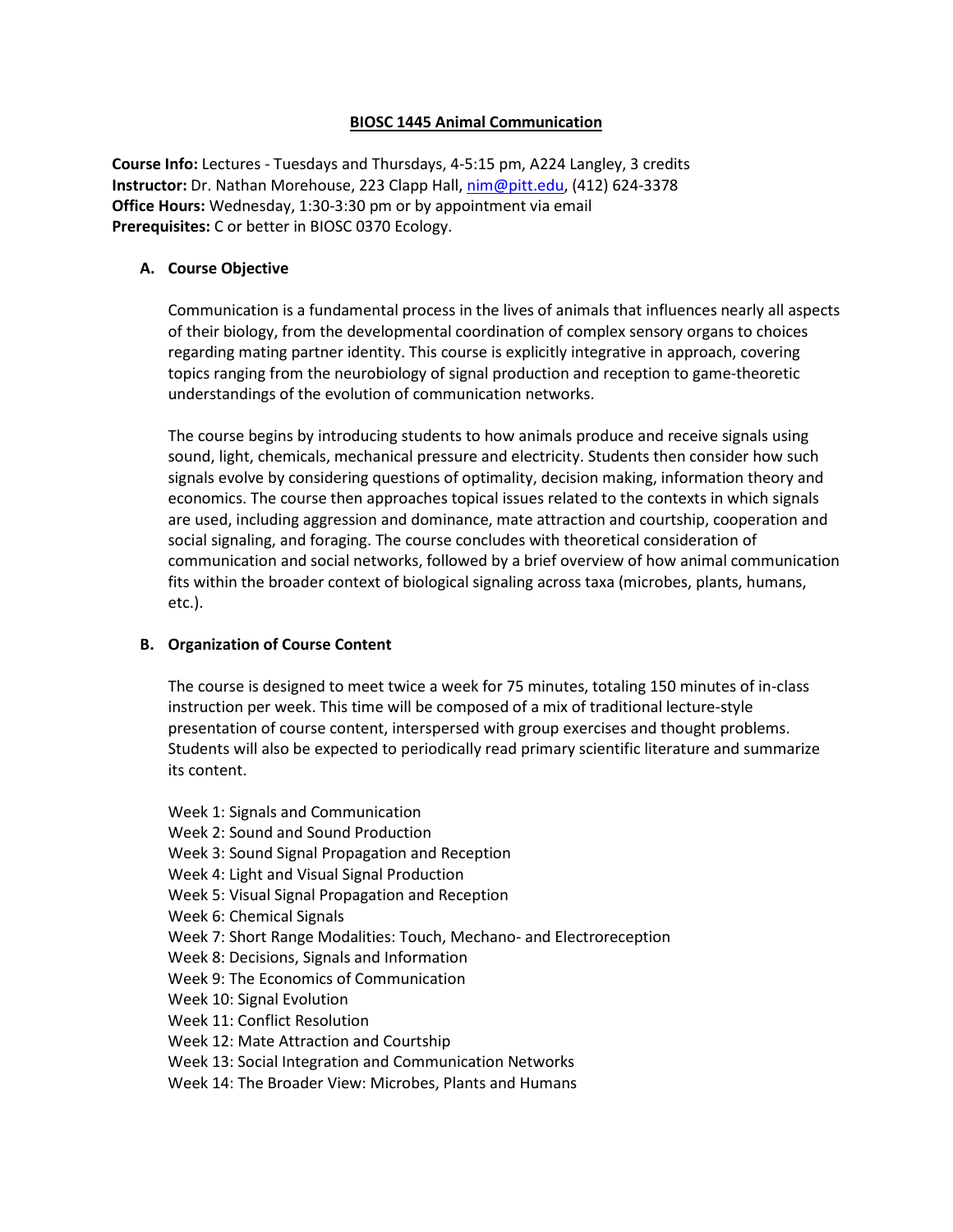### **C. Course Requirements**

### **1. Required text and materials**

*Principles of Animal Communication*, 2nd Ed., by J.W. Bradbury and S.L. Vehrencamp, Sinauer Associates, 2011.

Available at the bookstore, or online as hardcover (\$87) or eBook (\$46) through the publisher [\(http://www.sinauer.com/detail.php?id=0456\)](http://www.sinauer.com/detail.php?id=0456).

#### *i>clicker*

Available at the bookstore. This will be used in every class, and points associated with it constitute 20% of the course grade. All models of the i>clicker (standard, 2 and +) should work.

# **2. Literature reviews**

Five times over the course of the semester, students will be required to summarize the major findings a primary literature article selected from a list of acceptable journal articles provided by the instructor. Each summary must be less than 1 page singlespaced, and include a brief explanation of the broader topic, the research approach, the most significant findings, and their importance. Students are encouraged to work in groups to discuss and understand the material in the papers, but must write their summaries individually.

# **3. i>Clicker questions**

Student progress will be assessed in-class using a student response system ("i>clickers") to thought exercises and group work. Students who forget their i>clicker for a given class will not be eligible for that day's i>clicker points even if they can answer the questions correctly in person or in writing. Students who are absent cannot make up these points. Over the course of the semester, more i>clicker points will be available than are required to achieve a full score for this aspect of grading, so points lost to the occasional low battery, i>clicker failure or other technical difficulty should not impact a student's grade in the course.

#### **4. Exams**

The course exam schedule will consist of two mid-term exams (February 19<sup>th</sup> and April  $11<sup>th</sup>$ ) and a final exam (date TBA).

# **5. Approximate time spent outside of class**

In addition to time in lecture, students should expect to spend 8-10 hours per week outside of class working on readings, literature reviews and exam preparation.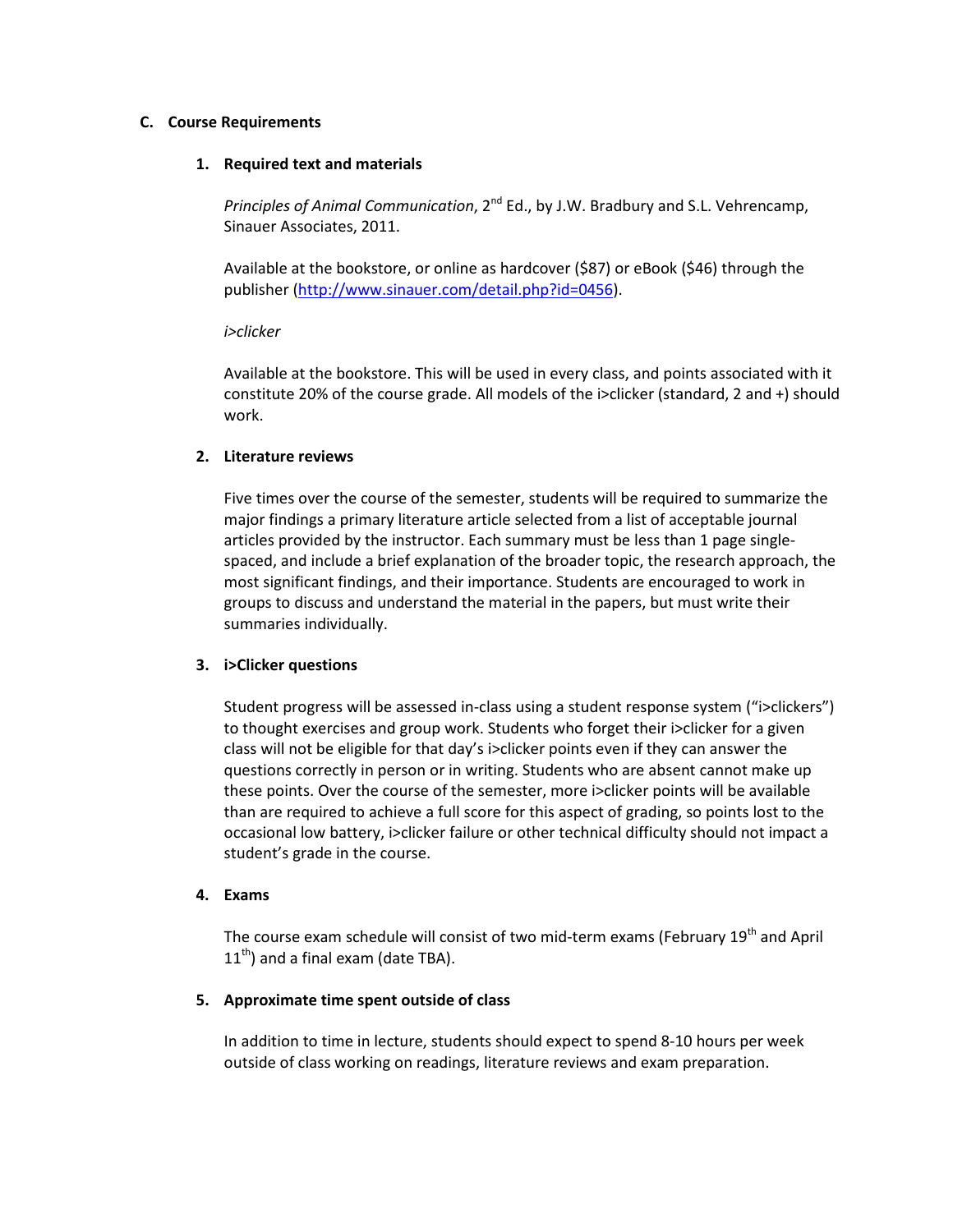### **D. Grading Policy:**

### **1. Relative weight of each requirement**

In-Class Participation (i>clicker points): 200 points Literature Summaries (5): 200 points Mid-Term Exam 1: 200 points Mid-Term Exam 2: 200 points Final Exam: 200 points

Total Points: 1,000

### **2. Policy on late work and make-ups**

There will be no make ups for points lost due to missing course lectures because more points will be offered than used in calculating the final score. Grades on assignments will devalue by 10% each day late. For exams, student absences will be considered on a case by case basis and must be for reasons outside of their control (e.g. illness, death in the family, etc.). Relevant documentation must be provided. Should written documentation be deemed sufficient to excuse the exam absence, students will be allowed to make up the exams orally with the course instructor.

### **E. i>Clickers**

In every lecture, students will be asked to answer questions using their i>clicker. For each question, students will be given 2 points for participating, and an additional ½ point for answering correctly. i>clickers will be used beginning the first day of class, but will not count towards the course grade until after the Add/Drop period ends on January 18<sup>th</sup>. On average, 10 i>clicker points will be available in each lecture, with a guaranteed 8 points for each student who answers all i>clicker questions. At the end of the term, these points will constitute the "In-Class Participation" portion of the grade. i>clicker points will be scaled to a total of 210 possible points out of 200. This means that students will not be penalized for missing one class or for technical difficulties with their i>clickers, so long as those difficulties are resolved quickly.

It is the student's responsibility to make sure that their i>clicker is registered, working correctly, and has sufficient battery power to last through the current class. If a student loses or breaks their i>clicker, it is their responsibility to replace it prior to the subsequent class, register it, and report to the instructor that their i>clicker identity has changed.

# REGISTER YOUR I>CLICKER. Please register your device online

[\(http://www.iclicker.com/support/registeryourclicker/\)](http://www.iclicker.com/support/registeryourclicker/). You must use your Pitt User ID (the part of your email address that precedes @pitt.edu). Please do not use your PeopleSoft or Pitt Card ID number when you register. If you don't register under your Pitt User ID, you will not receive credit for your i>clicker points. Check to make sure that your i>clicker is properly registered and working by checking that points are being recorded on CourseWeb. You should be able to see these points prior to Add/Drop, although they will not count until afterwards.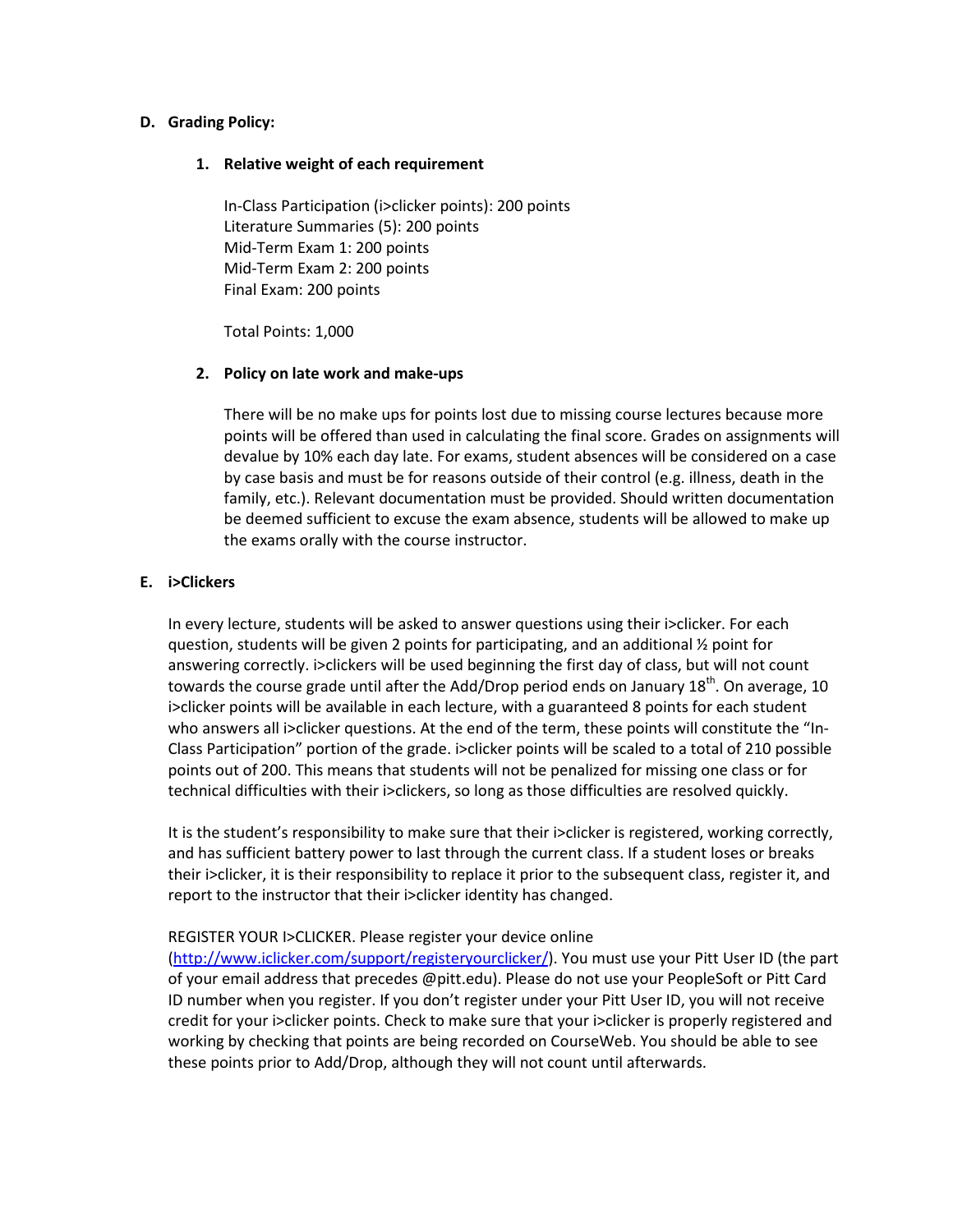PUT YOUR NAME ON YOUR I>CLICKER. These devices are easy to get confused with ones from other students/friends.

DO NOT GIVE YOUR I>CLICKER TO A FRIEND. Cheating with i>clickers will not be tolerated. Any student caught entering answers using multiple i>clickers will lose their i>clicker and all associated i>clicker points for the remainder of the term, as will the students who own the other i>clickers. In addition, all students involved will be reported to the Dean's office for a violation of academic integrity.

# **F. Classroom Etiquette**

Lecture time is dedicated to learning and discussing the scientific principles of animal communication. This means that all outside conversations and commitments should be set aside during class time. Students wishing to take notes using their laptops are encouraged to do so in a way that minimizes distraction to fellow students. Students found using their laptops to play games, check Facebook or surf the Internet for topics unrelated to the course will be politely asked to leave. All mobile phones should be turned off or set to silent mode and put away prior to the start of lecture. The use of cell phones during class is prohibited, including texting, except as expressly permitted by the instructor. Students who arrive late or leave early should do so as quietly as possible, and may be subject to heckling by the instructor. Please plan to arrive on time and stay the entire class period.

# **G. Disability Resources**

If you have a disability for which you are, or may be, requesting an accommodation, you are encouraged to contact both the instructor for this course and the Office of Disability Resources and Services, 216 William Pitt Union, 412-648-7890/412-383-7355 (TTY), as early as possible in the term. Disability Resources and Services will verify your disability and determine reasonable accommodations for this course.

# **H. Academic Integrity Policy**

Cheating/plagiarism will not be tolerated. Students suspected of violating the University of Pittsburgh Policy on Academic Integrity [\(http://www.as.pitt.edu/faculty/policy/integrity.html\)](http://www.as.pitt.edu/faculty/policy/integrity.html) will be required to participate in the outlined procedural process as initiated by the instructor. A minimum sanction of a zero score for the quiz, exam, or paper will be imposed.

# **I. E-mail Communication Policy**

Each student is issued a University e-mail address (*[username@pitt.edu](mailto:username@pitt.edu)*) upon admittance. This e-mail address may be used by the University for official communication with students. Students are expected to read e-mail sent to this account on a regular basis. Failure to read and react to University communications in a timely manner does not absolve the student from knowing and complying with the content of the communications. The University provides an e-mail forwarding service that allows students to read their e-mail via other service providers (e.g., Hotmail, AOL, Yahoo). Students that choose to forward their e-mail from their pitt.edu address to another address do so at their own risk. If e-mail is lost as a result of forwarding, it does not absolve the student from responding to official communications sent to their University e-mail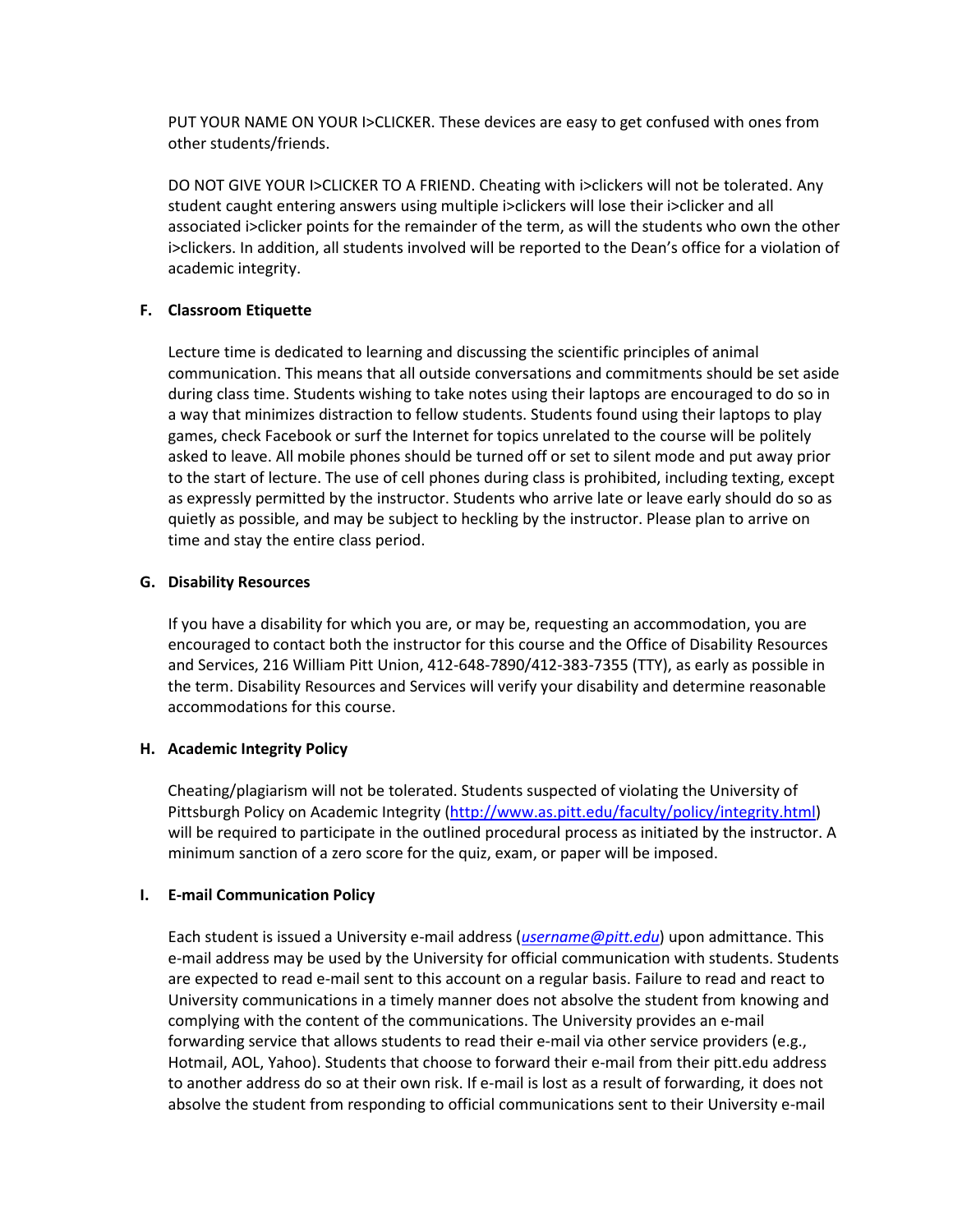address. To forward e-mail sent to your University account, go to [http://accounts.pitt.edu,](http://accounts.pitt.edu/) log into your account, click on 'Edit Forwarding Addresses'**,** and follow the instructions on the page. Be sure to log out of your account when you have finished.

Please take a professional approach to your email use. It is good practice for life postgraduation, and will get you a faster reply. If you are unsure about how to email professors, consult this useful guide[: http://www.wikihow.com/Email-a-Professor](http://www.wikihow.com/Email-a-Professor)

### **J. Turnitin**

Students agree that by taking this course all required assignments may be subject to submission for textual similarity review to [Turnitin.com](http://www.turnitin.com/) for the detection of plagiarism. All submitted papers will be included as source documents in th[e Turnitin.com](http://www.turnitin.com/) reference database solely for the purpose of detecting plagiarism of such papers. Use of [Turnitin.com](http://www.turnitin.com/) page service is subject to the Usage Policy and Privacy Pledge posted on the [Turnitin.com](http://www.turnitin.com/) site.

### **K. Office Hours**

Office hours will be set each term; they will be listed in the syllabus, on CourseWeb, and on the office door. Students may also make individual appointments.

*The integrity of the academic process requires fair and impartial evaluation on the part of faculty and honest academic conduct on the part of students. To this end, students are expected to conduct themselves at a high level of responsibility in the fulfillment of the course of their study. It is the corresponding responsibility of faculty to make clear to students those standards by which students will be evaluated, and the resources permissible for use by students during the course of their study and evaluation. The educational process is perceived as a joint facultystudent enterprise which will perforce involve professional judgment by faculty and may involve—without penalty—reasoned exception by students to the data or views offered by faculty. Senate Committee on Tenure and Academic Freedom, February 1974*